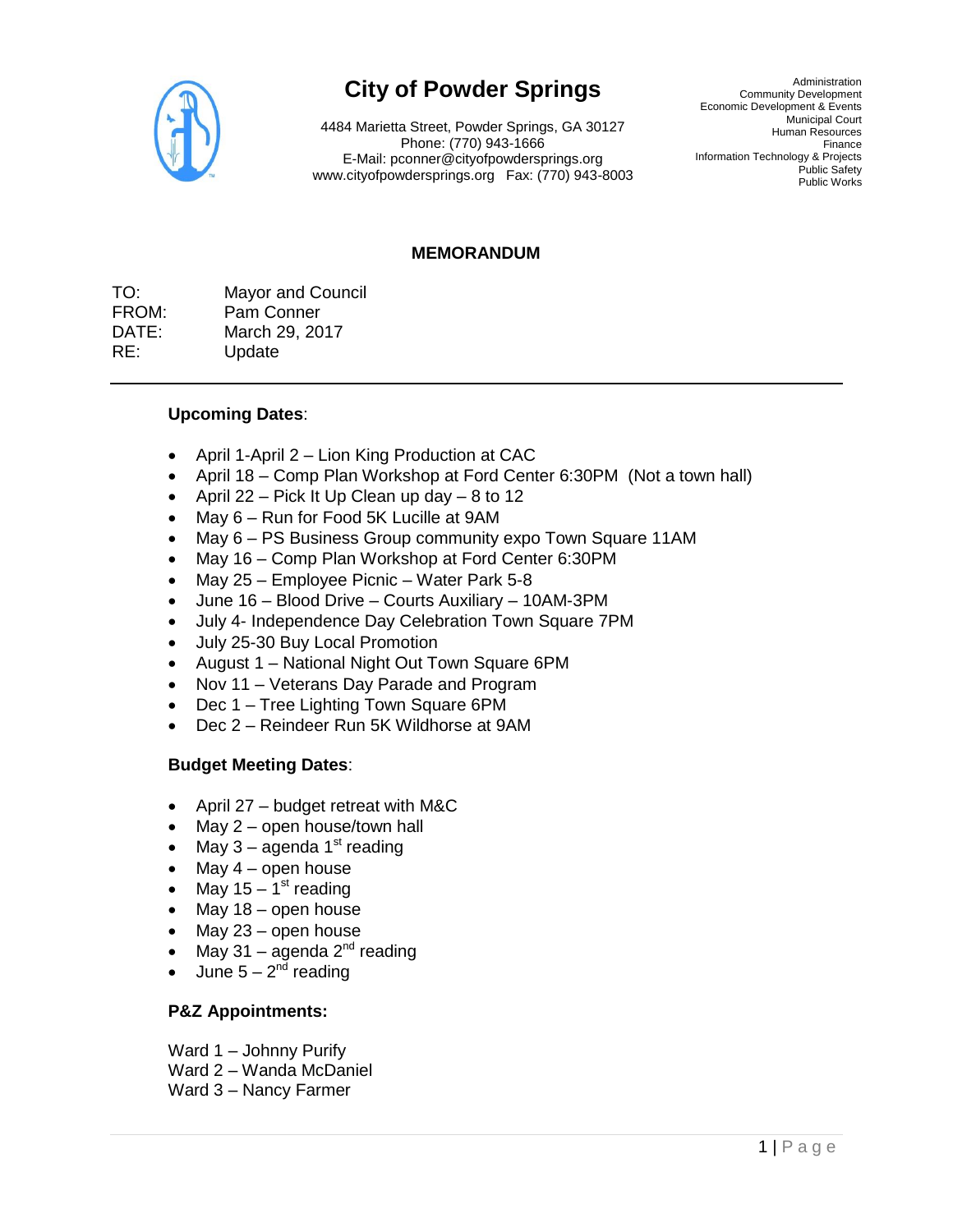**Museum:** Extended hours Monday to Friday from 1-5 will begin next week.

**PD Sign:** Contractor was on site installing brick this week. The sign should be finished in fabrication this week and move to paint next week. Henry is currently scheduled to have the sign installed the week ending 4/21. They will then do the fiber termination and interface everything.

## **Linear Park:**

- **Special Needs** Crew is on site installing turf. They hope to be done Wednesday with the turf. The other crew will be back on site on Wednesday to fine grade the site, stabilize and install the fence. The crew should be completed with the job by middle of next week and be ready for a punch list as long as the weather cooperates. The relocation of the benches was not captured in the bid but the work is under \$5000 and still under budget for the project. The bench location creates a potential bottleneck and moving them back will prevent easier movement.
- **Basketball and parking** We will be opening the bids on Thursday, March 30.
- **Landscaping** The contractor sprayed the weeds 2 weeks ago and sprayed again today. They currently have the project on a two week cycle on treating it. They will be out once the poison has had time to work and reassess.

**Sidewalk project** We are waiting for the contractor to submit the final invoice on Louise. Lindley punch list is supposed to be completed by April 7. We are currently scheduling a punch list walk through for Park and Louise.

**Deercreek** Right of way agent at Cobb is waiting on plans to be completed by Cobb so they can begin acquisition.

## **Powder Springs Park Pavilion**



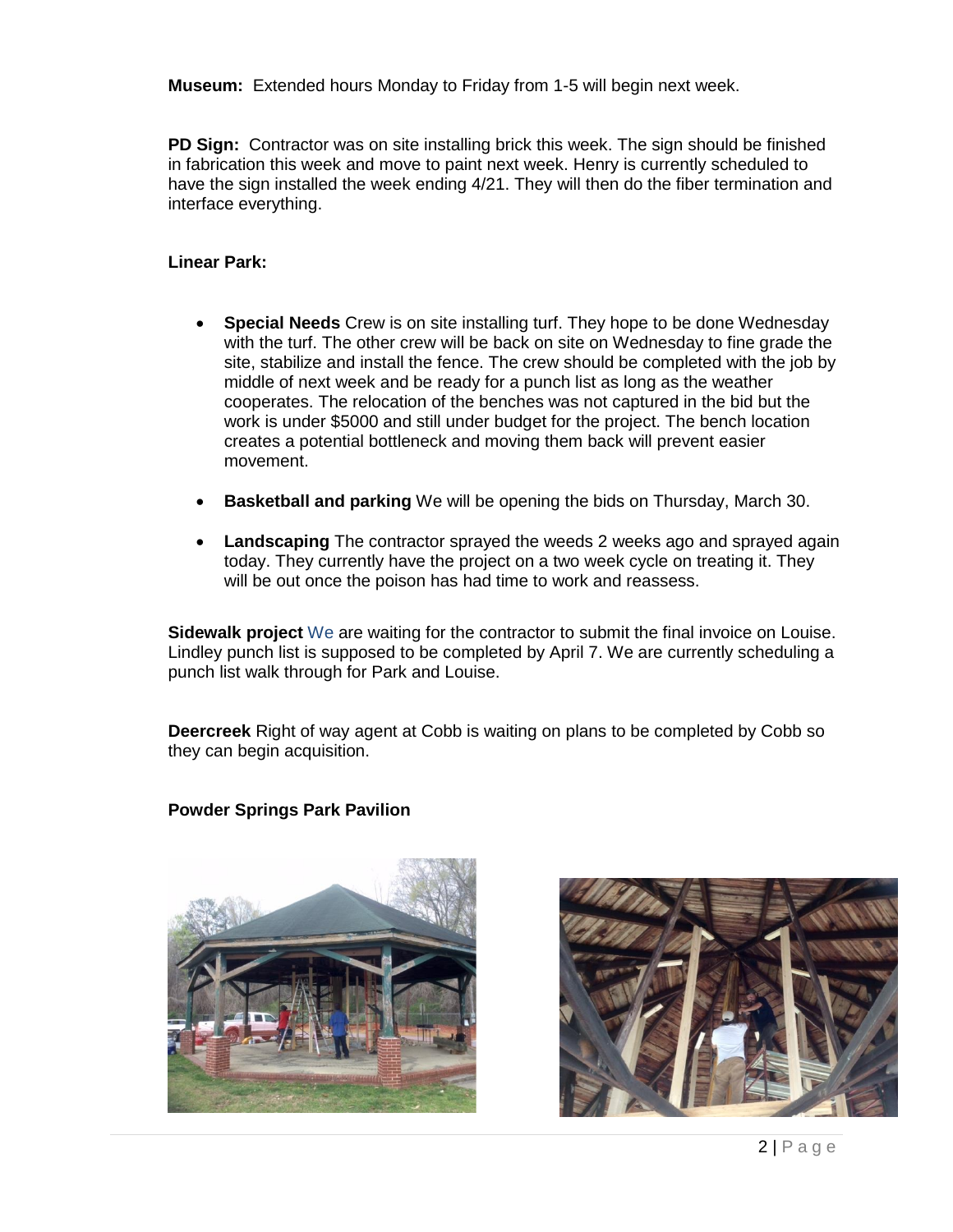# **Training Opportunity**

# **May 24, 2017**

The Georgia Municipal Association and Georgia Cities Foundation are pleased to announce the 2017 Heart & Soul Downtown Workshop, which will be conducted on Wednesday, May  $24^{\text{th}}$ , in downtown Madison about downtown revitalization. "Municipal elected officials, city managers/administrators and assistant city managers will receive six hours of training credit through the Municipal Training Institute for completion of the entire workshop."

**Grants:** A review of the provided information has been completed. The draft document regarding funding likelihood is expected by end of next week. Several of the funding sources under evaluation are very good fits for the City's projects that are included in the strategy. They plan to move those opportunities forward in the months of April and May. Generally speaking any grants submitted in April or May could see a funding decision between July and November depending on the source. Additionally, they are in contact with ARC about the LCI funding meeting on April 21 to discuss the projects best suited for an application.

**Bike Share**: We are looking at a bike sharing model similar to the program in Chattanooga or at Town Center Mall. Additionally, we are considering whether to submit an application to be a bike friendly community, which is due in August. . "Applicant communities are judged in five categories often referred to as the **[Five Es](http://www.bikeleague.org/content/5-es)**. These are Engineering, Education, Encouragement, Enforcement, and Evaluation & Planning. A community must demonstrate achievements in each of the five categories in order to be considered for an award on the Bronze, Silver, Gold or Platinum level. Communities with more significant achievements in these areas receive higher awards."